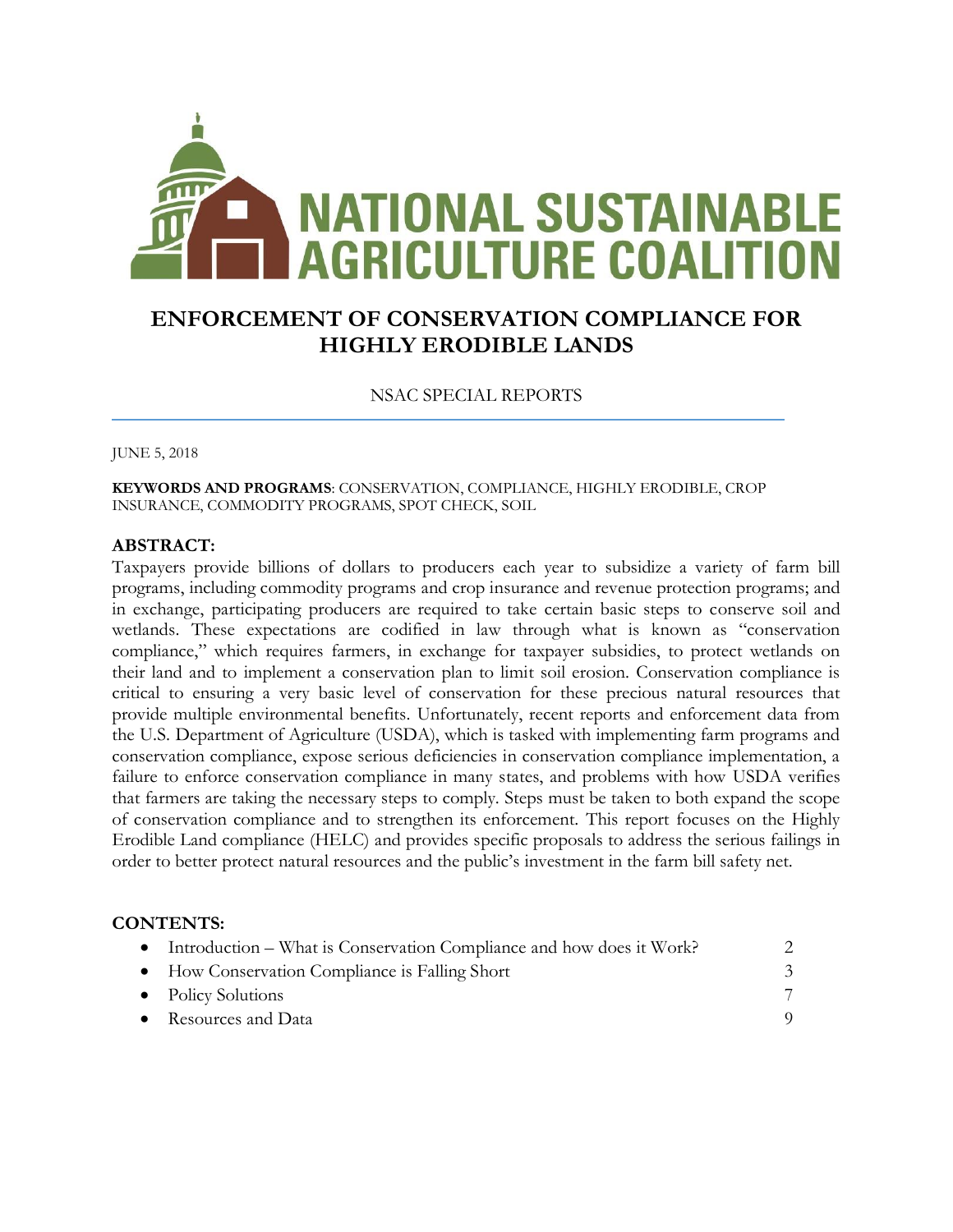## **INTRODUCTION:**

Congress authorized conservation compliance in the 1985 Farm Bill (Food Security Act of 1985), based on the principle that taxpayers should receive basic soil health, water quality, and wildlife habitat benefits in return for federal agricultural subsidies. Specifically, under the Food Security Act of 1985, all producers receiving commodity, crop insurance and other subsidies, farm loans, and conservation program payments were required to comply with minimum soil and wetland conservation requirements in order to retain their eligibility for subsidies. In the 1996 Farm Bill, conservation compliance was decoupled from crop insurance subsidies, but that linkage was restored in the 2014 Farm Bill.

Conservation compliance is comprised of two prongs: reducing soil erosion from highly erodible soils and preventing wetland conversion on agricultural landscapes for the purpose of producing agricultural commodities. It prohibits producers from draining or filling a wetland and requires the implementation of a soil conservation plan when farming highly erodible land.

# **Highly Erodible Lands (HEL) Conservation**

Under highly erodible lands (HEL) conservation, any farmer that produces an annually tilled crop on highly erodible land must implement a USDA-approved conservation plan for that land. Covered farmers work with USDA's Natural Resources Conservation Service (NRCS) to develop and implement a conservation plan tailored to the specific natural resource conditions of the producer's land.

To measure soil erosion, USDA uses a metric known as "soil loss tolerance," also known in its abbreviated form as "T," which [according to USDA,](https://www.nrcs.usda.gov/wps/portal/nrcs/detail/national/home/?cid=stelprdb1041925) represents the maximum annual rate of soil erosion that could occur without causing a decline in long-term productivity.

USDA uses a soil erodibility index (EI) to provide a numerical expression of the potential for a soil to erode, considering the physical and chemical properties of the soil and the climatic conditions where it is located. For water erosion, the amount of rainfall, the slope and steepness of the land, and the soil's capacity for resisting water erosion is divided by T to derive the EI. For wind erosion, a measure wind speed, soil moisture, and the soil's capacity for resisting wind erosion is divided by T to derive the EI. The higher the index, the greater the investment needed to maintain the sustainability of the soil resource base if intensively cropped. USDA defines land as HEL if the EI is 8 or higher.

On HEL that is already in production, the conservation plan must result in a "substantial reduction" in soil erosion. Whereas, on native vegetation (non-cropland) that is being brought into production, the conservation plan must prevent a "substantial increase" in erosion.

- For HEL that was cropped prior to December 23, 1985, and had a conservation plan applied prior to July 3, 1996, USDA considers the land to have already met the "[substantial](https://www.ecfr.gov/cgi-bin/text-idx?SID=f76de5eed62eb9f3e0f3103eb41188fd&mc=true&node=se7.1.12_123&rgn=div8)  [reduction](https://www.ecfr.gov/cgi-bin/text-idx?SID=f76de5eed62eb9f3e0f3103eb41188fd&mc=true&node=se7.1.12_123&rgn=div8)" requirement so long as the initial plan is maintained or improved.
- For HEL that was cropped prior to December 23, 1985, but did not have a conservation plan approved until after July 3, 1996, USDA defines "substantial reduction" as: a 75 percent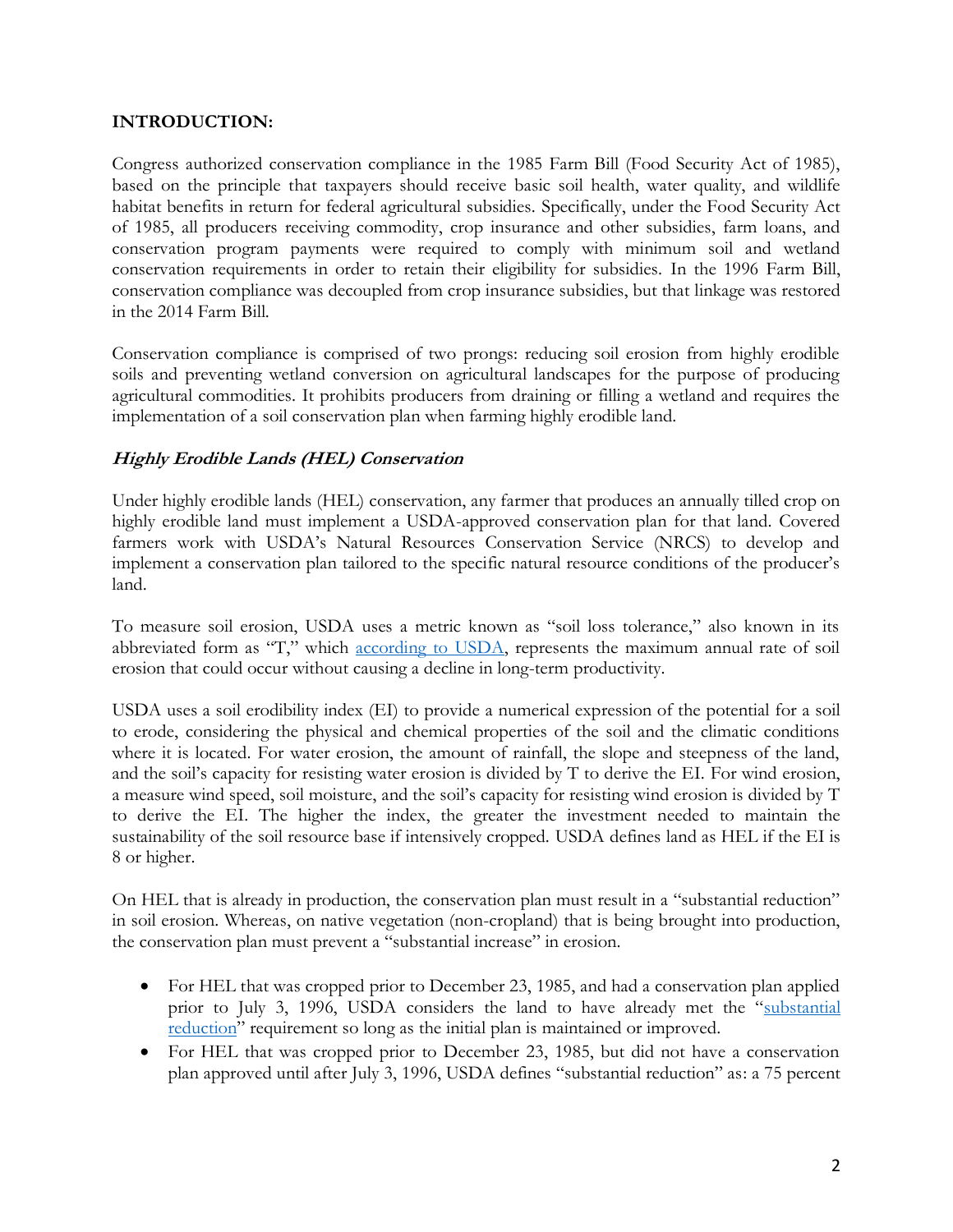reduction of the potential erodibility (PE) *or* not more than two times the soil loss tolerance level, whichever is less.

• For land that has no history of crop production prior to December 23, 1985, soil erosion must not exceed the soil loss tolerance.

NRCS is responsible for determining whether or not land is highly erodible, and works with the Farm Service Agency (FSA) to respond to producer requests for a determination. If NRCS finds a farmer to be out of compliance (either through a review of program application materials or through spot checks), the producer is supposed to be ineligible for USDA program benefits during the period of violation. However, farmers have a one-year grace period to get back into compliance. In addition, for both HELC and wetland compliance, there is a "good faith" exemption for farmers who violate conservation compliance requirements but did not intend to do so. The result is that the vast majority of farm bill benefits are restored.

# **How does Conservation Compliance work?**

USDA's FSA and NRCS jointly administer conservation compliance and coordinate with USDA's Risk Management Agency (RMA), which administers the federal crop insurance program. NRCS makes wetland and HEL determinations and evaluations, works with farmers to develop and implement conservation plans, and conducts spot checks to determine whether farmers are complying.

FSA is the clearinghouse for records related to conservation compliance, including the form that all producers must file to certify compliance. FSA also determines whether a "good faith" or similar exemption should apply in a given situation. For farmers who are seeking or receiving crop insurance subsidies, individual crop insurance agents can offer guidance regarding whether a producer needs to submit new documentation to their local FSA office.

# **HOW CONSERVATION COMPLIANCE IS FALLING SHORT:**

In 2016, USDA's Office of Inspector General (OIG) published two reports on USDA's implementation on conservation compliance. The [first report](https://www.usda.gov/oig/webdocs/50601-0005-31_Interim.pdf) addressed problems with USDA's sampling methods for conducting spot checks, while the [second report](https://www.usda.gov/oig/webdocs/50601-0005-31.pdf) gave more attention to failings related to the treatment of gully erosion.

#### **Data Management**

In the first report, OIG found that for fiscal years (FY) 2012-2015 NRCS did not use a random sample to conduct its spot checks; and for FY 2015 in particular, FSA used a dataset that omitted 10 states entirely. OIG recommended that NRCS, FSA, and RMA establish a formal coordinated process to generate and share complete data and random samples.

For 2012-2014 compliance checks, NRCS requested data for just one FSA program covered under conservation compliance: the Direct and Counter Cyclical Program (DCP). Although DCP payments were heavily utilized at the time, using only DCP enrollees to serve as the data universe for compliance reviews excludes a host of programs also covered by conservation requirements. Producers who did not participate in DCP but received farm loan support or conservation program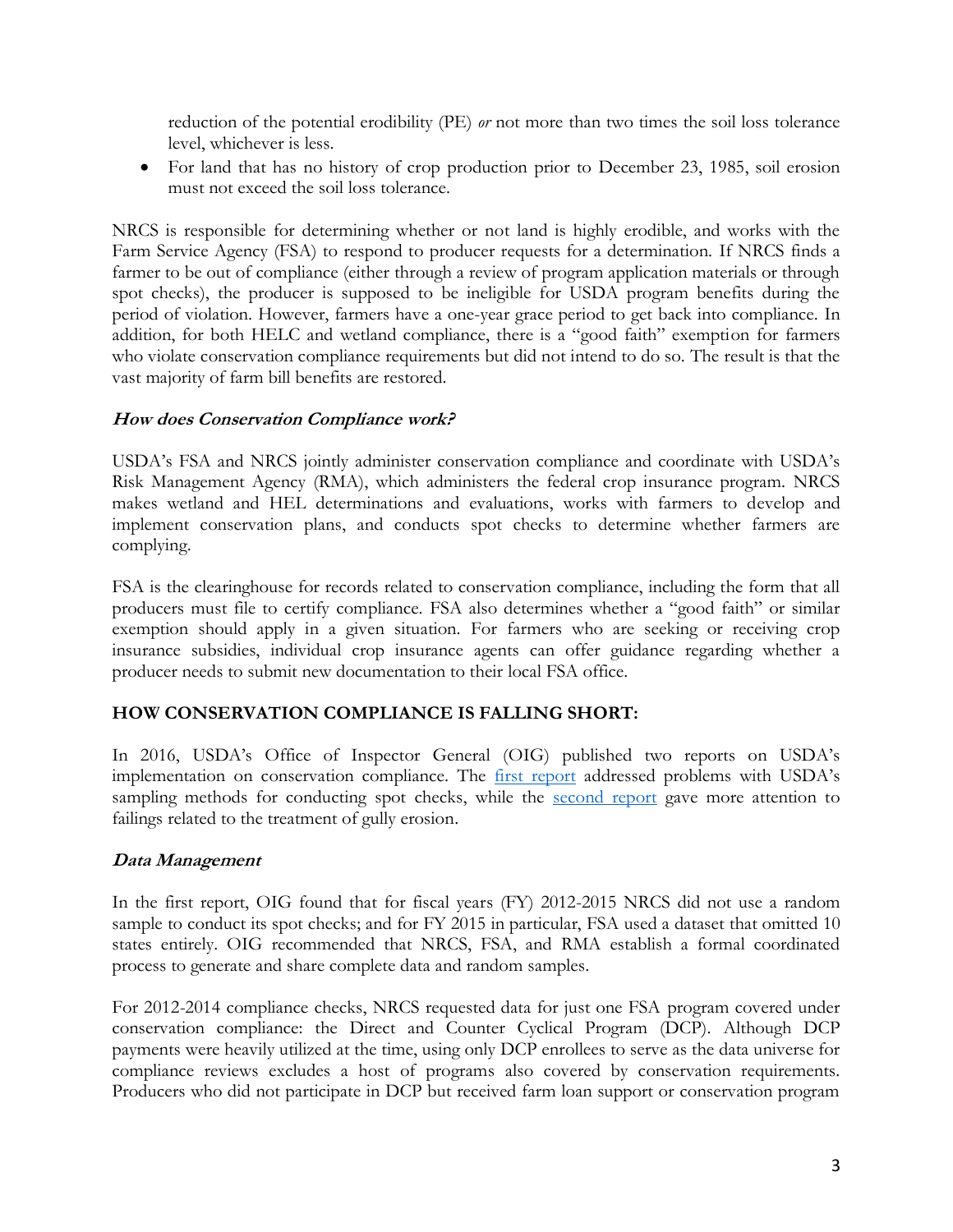payments were never included in the data universe and were therefore never subject to audits verifying their compliance with HEL or wetlands conservation requirements between 2012 and 2014.

The report highlighted even more enforcement challenges the following year. In 2015, NRCS once again requested DCP data from FSA for compliance review purposes. The 2014 Farm Bill, however, eliminated DCP payments; meaning FSA could not generate the requested dataset. Instead, the agency attempted to generate a dataset including those receiving payments from all FSA programs. In theory, this data universe would better reflect the full extent of payments covered by conservation compliance provisions. Unfortunately, the dataset generated by FSA for NRCS compliance reviews included numerous duplicates, as well as tracts with invalid tract numbers. Once OIG corrected the data in their investigation, the dataset used for compliance reviews was cut in half. As mentioned above, ten states—including states with a historically large number of tracts subject to compliance reviews, like Iowa, Illinois, Indiana, Minnesota, and Missouri—had no tracts subject to random compliance reviews. Effectively, conservation compliance enforcement did not occur in these states in 2015.



*Figure 1.* **States Excluded from Compliance Reviews, FY 2015**

In addition to incorrect data and the exclusion of 10 states from compliance reviews, a data processing error failed to recognize a significant number of counties and ultimately excluded another 325,000 tracts of land from random sampling for compliance reviews. In states like North Dakota, Wisconsin, and Montana, the number of tracts reviewed for conservation compliance dropped to less than 15 percent of what it had been in previous years.

The three USDA agencies have since agreed with and begun to take action on OIG's recommendations related to sampling and data sharing.

#### **Gully Erosion**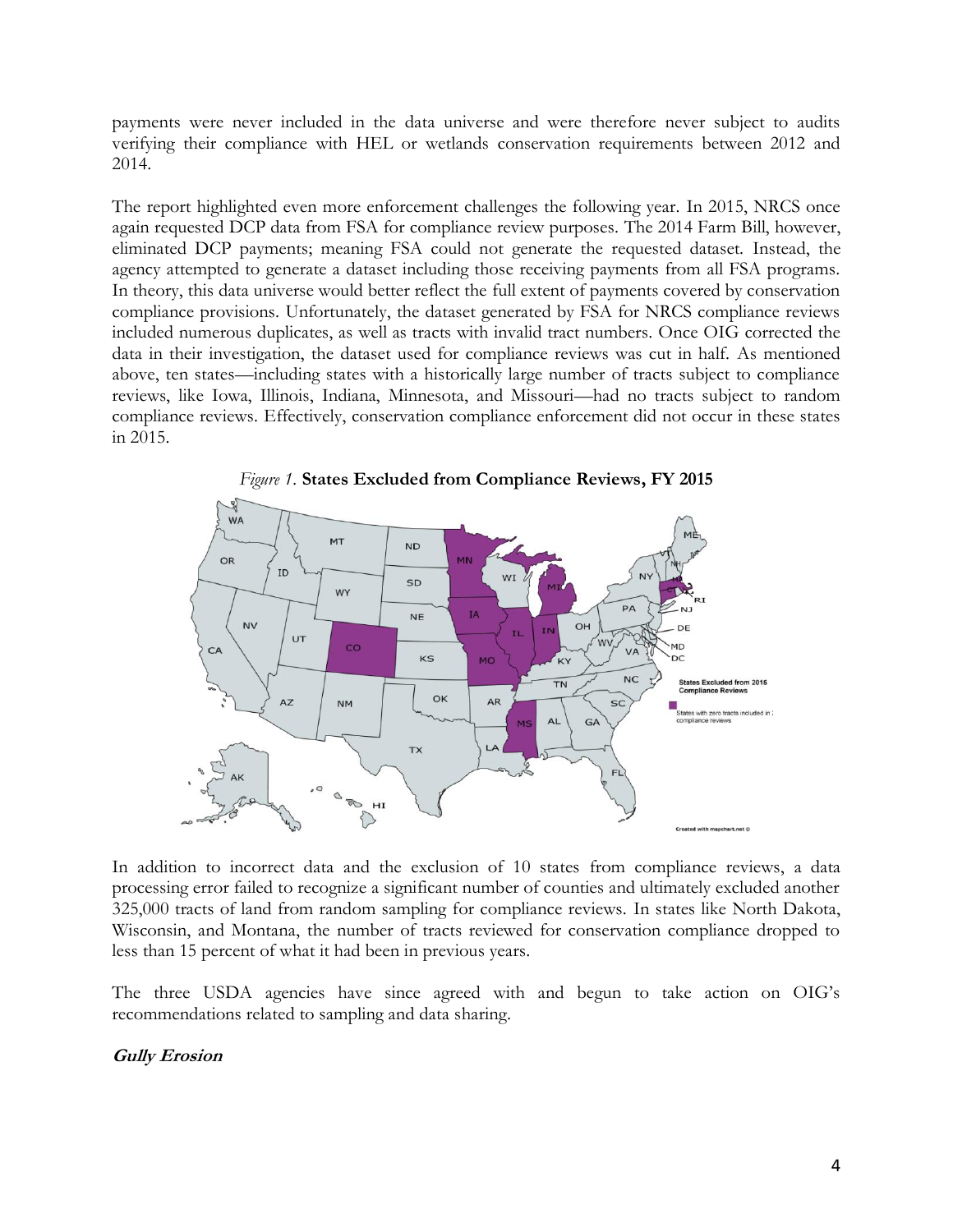Gully erosion is estimated to account for approximately 40 percent of soil loss in the U.S. In the second report, OIG found that NRCS headquarters had not provided adequate guidance to state NRCS offices regarding how to classify, track, and report compliance violations related to gully erosion. As a result, the report states, rules related to the identification and treatment of ephemeral gully erosion varied greatly across states. Ephemeral gullies are generally defined as shallow channels that can be temporarily and relatively easily smoothed or filled by tillage.

The investigation also revealed that NRCS does not consider *classical* gully erosion to be subject to HELC, because the land is technically not being used for agricultural production. Classical gullies are deeper and well-defined, and cannot be crossed with field equipment. OIG states in its report: "Despite the impact to producers and the agency's conservation mission, the officials in the State offices we visited do not consider classical gullies when making compliance determinations, and do not supply guidance for controlling or correcting classical gullies."

In early 2017, NRCS issued a national directive to state NRCS offices in order to address the issues raised in the second OIG report. The directive immediately canceled all existing state-level guidance, and provided new national guidance, on the identification and treatment of ephemeral gully erosion.

# **Gaps in Enforcement**

Since 2016, USDA has taken important steps to improve its data management process, its spot check process, and to clarify requirements around the identification and treatment of gully erosion. However, the bigger problem is that conservation compliance enforcement varies greatly by state. As explained below, in some states, enforcement seems to be entirely or mostly lacking.

Despite improvements being made to the mechanics of spot checks, serious concerns remain with both their rate and defensibility across the country. NRCS reviews a national average of one percent of tracts subject to conservation compliance. However, the percentage of tracts sampled varies across states. As one NRCS employee simply put it: "the one percent is a rough target nationally, so some states may be over or under that percentage."

Beyond the OIG reports, data secured through Freedom of Information Act (FOIA) requests sheds more light on problematic reporting trends. Perhaps most concerning is that, even though all states are conducting some level of spot checks, many of those states consistently fail to identify any violations. Between 2003 and 2015, 19 states reported zero HELC violations. This list includes states with significant amounts of HEL, such as Maryland and Michigan.

| <b>ADMINISTERING STATE</b> | <b>TOTAL REPORTED HELC</b> |
|----------------------------|----------------------------|
|                            | <b>VIOLATIONS</b>          |
| Alaska                     |                            |
| Arizona                    |                            |
| California                 |                            |
| Connecticut                |                            |
| <b>Delaware</b>            |                            |
| Florida                    |                            |
| Louisiana                  |                            |

# *Table 1.* **States reporting zero HELC violations, FY 2003-FY 2015**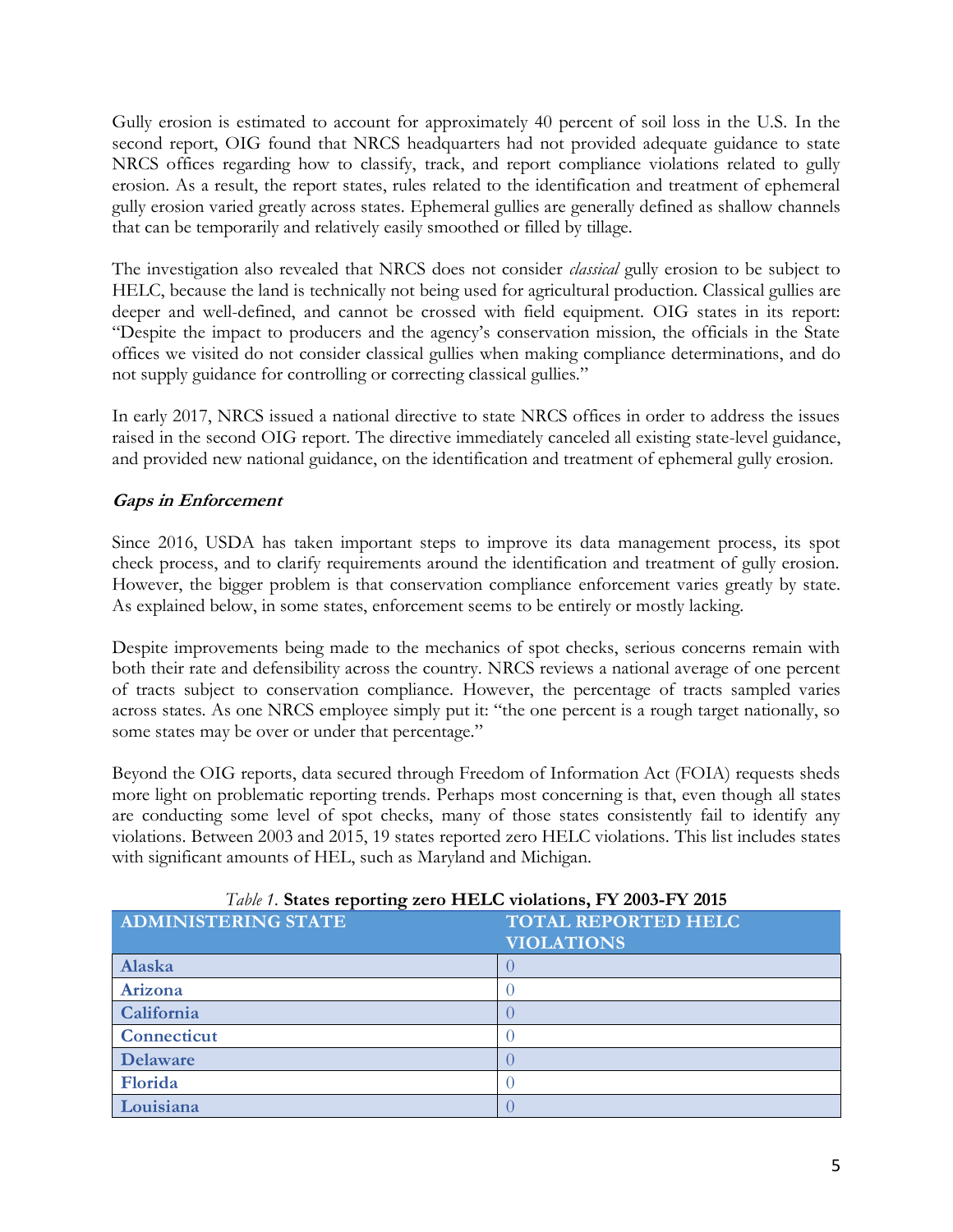| Maine                 |  |
|-----------------------|--|
| Maryland              |  |
| <b>Massachusetts</b>  |  |
| Michigan              |  |
| <b>Nevada</b>         |  |
| <b>New Hampshire</b>  |  |
| <b>New Jersey</b>     |  |
| <b>New Mexico</b>     |  |
| <b>Rhode Island</b>   |  |
| <b>South Carolina</b> |  |
| Utah                  |  |
| <b>West Virginia</b>  |  |

An additional 18 states reported 10 or fewer violations over the same 13-year period. This second list includes many of the states with the greatest number of HEL acres, including Washington, Texas, Colorado, Kentucky, Oklahoma, and South Dakota. Other states on this list with a significant number of HEL acres include Virginia, Idaho, Tennessee, and New York.

| <b>ADMINISTERING STATE</b> | <b>TOTAL REPORTED HELC</b><br><b>VIOLATIONS</b> |
|----------------------------|-------------------------------------------------|
| <b>Arkansas</b>            |                                                 |
| Georgia                    |                                                 |
| Oregon                     |                                                 |
| <b>Vermont</b>             |                                                 |
| Virginia                   | 1                                               |
| Washington                 |                                                 |
| Hawaii                     | $\overline{2}$                                  |
| Wyoming                    | $\overline{2}$                                  |
| Idaho                      | $\overline{3}$                                  |
| Colorado                   | $\overline{4}$                                  |
| Kentucky                   | 6                                               |
| Oklahoma                   | 6                                               |
| <b>South Dakota</b>        |                                                 |
| <b>Tennessee</b>           |                                                 |
| Alabama                    | 8                                               |
| Mississippi                | 8                                               |
| <b>New York</b>            | 8                                               |
| <b>Texas</b>               | 10                                              |

# *Table 2.* **States reporting between 1 and 10 HELC violations, FY 2003-FY 2015**

Of the 31 states that reported at least one HELC violation, nine have not done so since 2008. The likelihood that no or very few violations occurred in over half of all states between 2003 and 2015 is slim, especially where there is a significant amount of HEL.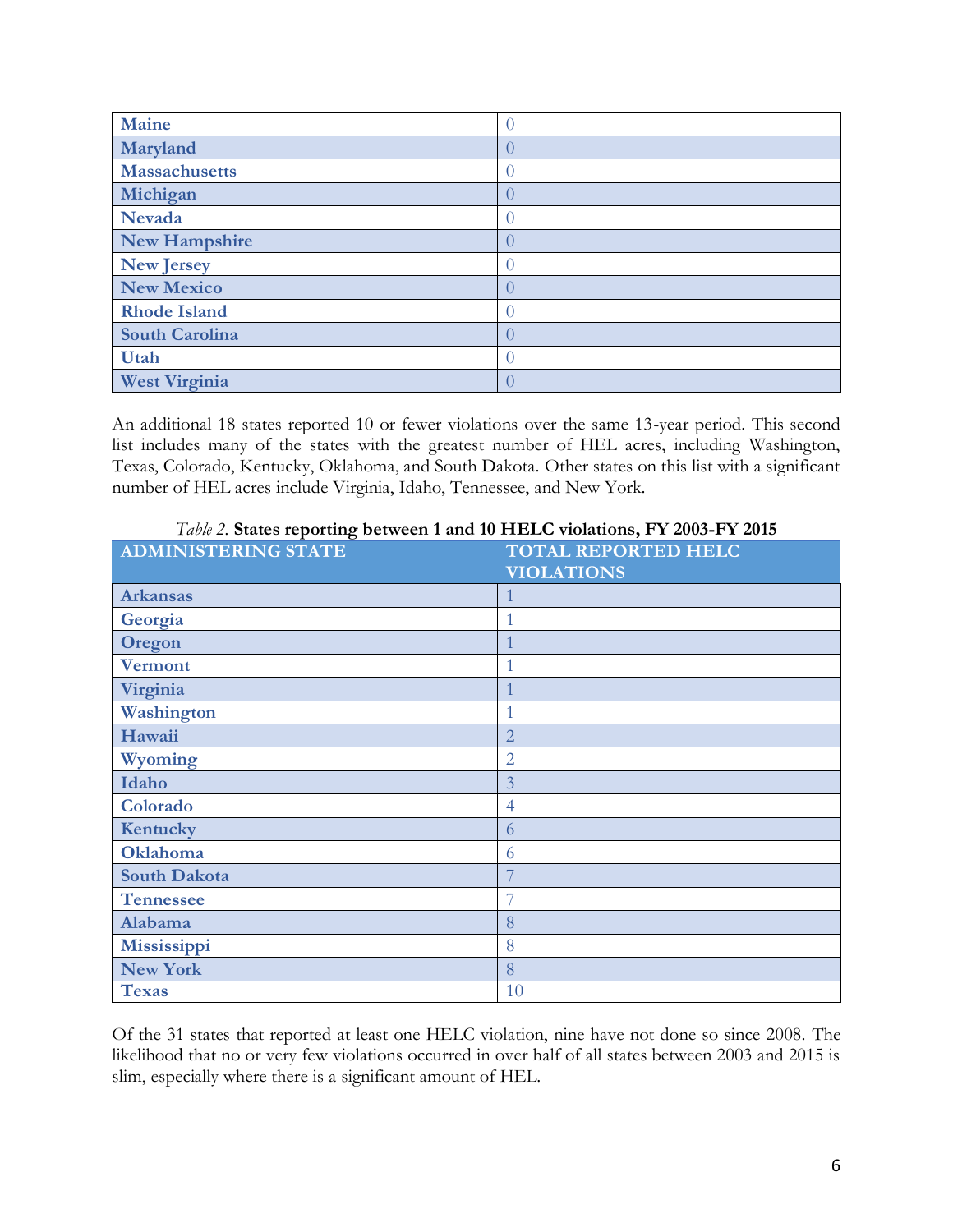

# *Figure 2.* **Acres of Highly Erodible Cropland, FY 2012**

Conversely, a relatively small subset of states is reporting the bulk of HELC violations each year, indicating that different states are playing by different rules. At 760, Iowa reported more violations than all other states combined. Nebraska and Illinois followed in second and third, respectively.

| $1400$ , 1 Op 1 Ive blaies for boundately riolations, 1 1 2005-1 1 2015 |                                                 |  |  |
|-------------------------------------------------------------------------|-------------------------------------------------|--|--|
| <b>ADMINISTERING STATE</b>                                              | <b>TOTAL REPORTED HELC</b><br><b>VIOLATIONS</b> |  |  |
| Iowa                                                                    | 804                                             |  |  |
| Nebraska                                                                | 2.12                                            |  |  |
| <b>Illinois</b>                                                         | 142                                             |  |  |
| Wisconsin                                                               | 58                                              |  |  |
| Missouri                                                                | 42                                              |  |  |

#### *Table 3.* **Top Five States for Sodbuster Violations, FY 2003-FY 2015**

#### **POLICY SOLUTIONS:**

**Establish an additional quality control process that kicks in for states that report 10 or fewer HELC violations in two out of three years.**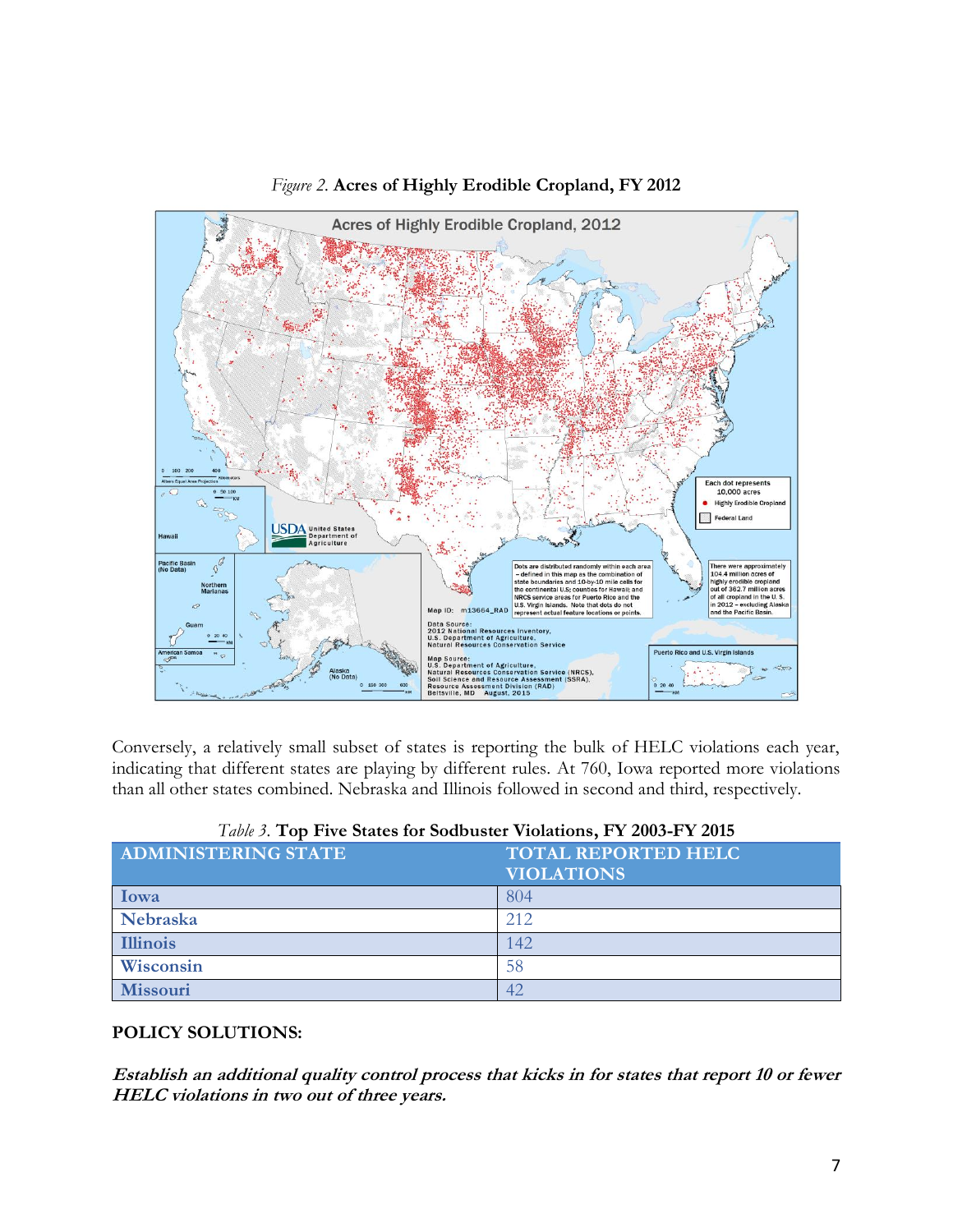Given the numbers reported above, it is highly likely that some states are simply choosing not to report HELC violations. To prevent this in the future, USDA should institute an automatic re-check process and additional oversight for states that report no or very few violations. This additional quality control should be focused first and foremost on qualifying states that have a large number of HEL acres subject to conservation compliance. The dedicated funding stream for enforcement referenced below will help overcome resource limitations.

# **Mandate annual collection and reporting of county-level data on acres in and out of compliance, benefits withheld, and HEL determinations, with adequate protection for producer anonymity.**

To improve transparency and ensure that taxpayer dollars are being well spent, USDA should collect, aggregate, and publish conservation compliance data. Without data, the public has no way of knowing whether conservation compliance is working and how it might need to be improved. As outlined below, a dedicated mandatory stream of funding is needed in order to ensure USDA has the tools and resources it needs to implement, enforce, and report on the impact of conservation compliance.

## **Require NRCS to conduct spot checks on five percent of farms in each state. Establish a secure, dedicated, mandatory funding stream through the Commodity Credit Corporation (CCC) and/or Federal Crop Insurance Corporation (FCIC) for enforcement of HEL and wetland conservation compliance.**

The current five percent spot check rate for conservation compliance maintained by NRCS is a national average. In order to make enforcement more uniform and accountable, the farm bill should require NRCS to conduct spot checks on five percent of farms in each state. A dedicated, mandatory funding stream for compliance implementation and enforcement would ensure that NRCS has the resources necessary to effectively fulfill its obligations.

# **Require that Highly Erodible Land Conservation Plans be designed to achieve a level of erosion not greater than the soil loss tolerance level (T), allowing for a five-year interval for full implementation for plans to achieve the tolerance level.**

USDA defines T as "the maximum rate of annual soil loss that will permit crop productivity to be sustained economically and indefinitely on a given soil." In other words, if soil on a farm field is eroding at a rate that exceeds T, then at some point that field will no longer be farmable. Yet, farms that were first cropped before 1986 are only required to limit soil erosion to *twice* the soil loss tolerance (2T). Farming is not sustainable at 2T. In order to preserve water quality and ensure that soil is retained for the next generation of farmers, the 2018 farm bill should require that HEL conservation plans be written to achieve a level of erosion not greater than the soil loss tolerance. Farmers should be given five years to implement the new requirement.

# **Require that all Highly Erodible Land Conservation Plans be designed or revised to effectively treat all gullies.**

As mentioned above, in January 2017, USDA eliminated state-level variations in guidelines on how to identify and treat gullies, and required state NRCS offices to work with farmers to revise their